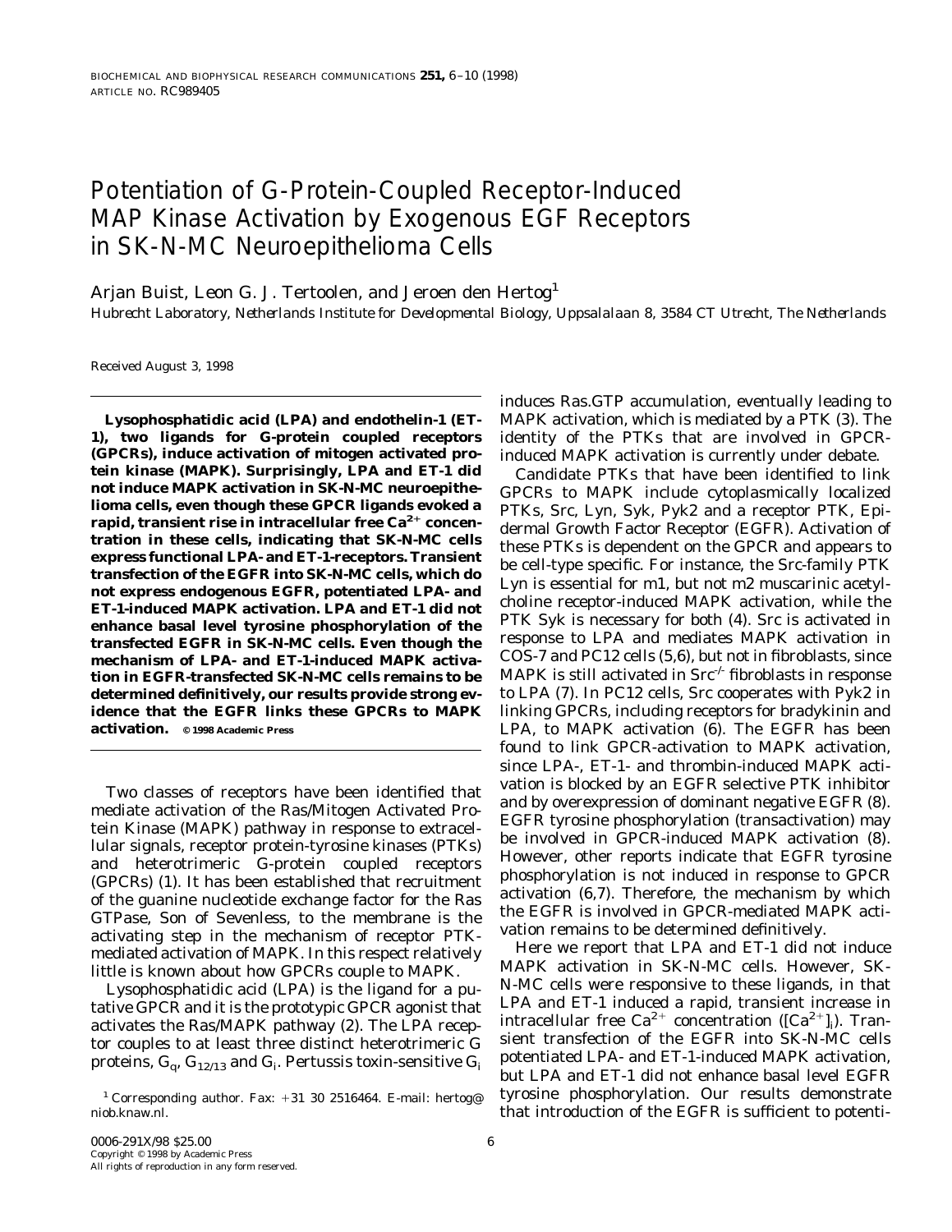ate GPCR-induced MAPK activation in these cells, bolstering the idea that the EGFR is involved in GPCRinduced MAPK activation.

## EXPERIMENTAL PROCEDURES

*Cells, plasmids, and materials.* SK-N-MC neuroepithelioma cells and COS-7 cells were cultured in a 1:1 mixture of DMEM and Ham's F12 (DF) medium supplemented with 10% and 7.5% foetal calf serum, respectively. The SV40-driven expression vector for the human EGFR, pSV2HERc, has been described before (9). The cytomegalovirus (CMV) promoter driven expression vector for haemagglutinin (HA)-epitope-tagged p42 MAPK (10) was a kind gift of Mike Weber. LPA and ET-1 were bought from Sigma (St Louis, MO, USA), recombinant bovine basic Fibroblast Growth Factor (bFGF) from Boehringer Mannheim (Germany), recombinant Platelet Derived Growth Factor (PDGF) from PreproTech Inc. (NJ, USA) and purified EGF from Biomedical Technologies Inc. (MA, USA).

*Transient transfections and MAPK activity assays.* Transient transfections by calciumphosphate precipitation were done exactly as described before (11). Following stimulation with the indicated stimuli for 5 min, the cells were lysed in cell lysis buffer (50 mM HEPES pH 7.4, 150 mM NaCl, 1.5 mM  $MgCl<sub>2</sub>$ , 1 mM EGTA, 1% Triton X-100, 10% glycerol, 10 u/ml aprotinin, 1  $\mu$ M pMSF, 200  $\mu$ M sodium orthovanadate). Immunoprecipitation was done by incubation with anti HA-tag MAb (12CA5) and protein A-sepharose (Pharmacia, Uppsalala, Sweden) for 3 h at 4°C. The beads were washed extensively and resuspended in kinase buffer (40 mM Tris pH 8.0, 20 mM MgCl<sub>2</sub>, 2 mM MnCl<sub>2</sub>, 10  $\mu$ M ATP) containing 1  $\mu$ Ci  $\gamma$ -[<sup>32</sup>P]-ATP and  $10 \mu$ g myelin basic protein (MBP) as a substrate per sample and incubated for 30 min at 30°C, followed by addition of Laemmli sample buffer, boiling and loading on 15% SDS-polyacrylamide gels. The kinase assays were quantified using a Phosphorlmager (Molecular Dynamics) and visualized by autoradiography.

 $[Ca^{2+}$ ]<sub>i</sub> measurements. SK-N-MC cells, attached to a glass substrate, were incubated in Hepes buffered saline (HBS: 10 mM HEPES, 140 mM NaCl, 5 mM KCl, 1 mM  $MgCl<sub>2</sub>$ , 2 mM CaCl<sub>2</sub>, 10 mM glucose, pH 7.3 at 33°C) with 10  $\mu$ M Indo-1-AM (Molecular Probes, OR, USA) for 45 min. Coverslips were mounted in a quartz cuvette and measurements were done using a Perkin Elmer model LS50B fluorescence spectrometer at 33°C (excitation 355 nm [slit 5 nm] and 405 nm emission [slit 10 nm]). Calibration of the internal calcium was determined using  $5 \mu g/ml$  ionomycin. The maximal and minimal fluorescence was determined by addition of 4 mM CaCl<sub>2</sub>, and 6 mM MnCl<sub>2</sub>, respectively in the presence of ionomycin. Absolute values were calculated according to Grynkiewitcz et al. (12).

*Immunoprecipitation and immunoblotting.* The EGFR was immunoprecipitated using MAb 108.1 (13). Immunoblotting was done exactly as described before (11), using anti-P.Tyr MAb PY-20 (Transduction Laboratories, KY, USA) or polyclonal rabbit anti-EGFR antibody 281-7 (14) (kind gift of Bas Defize). Detection of the immunoreactive bands using horse radish peroxidase-conjugated secondary antibodies was done by enhanced chemiluminescence (ECL).

### RESULTS

*Lack of MAPK activation in response to LPA in SK-N-MC cells.* We investigated MAPK activation in response to a panel of stimuli in SK-N-MC neuroepithelioma cells. The cells were transiently transfected with epitope-tagged MAPK (HA-MAPK), stimulated for 5 min with LPA, FGF or EGF, and MAPK activity was determined by a kinase assay, using myelin basic protein (MBP) as a substrate. Whereas FGF induced a 15-



**FIG. 1.** LPA did not induce MAPK activation in SK-N-MC cells. SK-N-MC cells and, as a control, COS-7 cells were transiently transfected with HA-tagged MAPK, serum-starved overnight, and treated for 5 min with LPA  $(1 \mu M)$ , FGF  $(10 \text{ ng/ml})$  or EGF  $(50 \text{ ng/ml})$ , or they were left untreated (control, C). HA-tagged MAPK was immunoprecipitated and an *in vitro* kinase assay using  $\gamma$ -[<sup>32</sup>P]-ATP and MBP as a substrate was performed. Autoradiographs of the 15% SDSpolyacrylamide gel of a representative experiment are shown in the upper panel. Direct quantification of the radioactivity incorporated in MBP was done using a Phosphorlmager, and the results are depicted in the lower panel as fold induction relative to the control.

to 25-fold stimulation of MAPK activity, LPA nor EGF elicited detectable MAPK activation in these cells (Figure 1). SK-N-MC cells are not responsive to EGF, since these cells do not express endogenous EGFRs (15, 16). In parallel to the SK-N-MC cells we determined MAPK activation in response to the same panel of stimuli in COS-7 cells. All three stimuli induced strong MAPK activation (8- to 14-fold), depending on the stimulus (Figure 1). These results demonstrate that SK-N-MC cells are not responsive to LPA with respect to MAPK activation.

*LPA- and ET-1-induced Ca2*<sup>1</sup> *mobilization in SK-N-MC cells.* Most cell types are responsive to LPA, indicating that most cell types express LPA receptors. It is well established that LPA elicits a rapid, transient rise in  $\lbrack Ca^{2+}\rbrack$  in LPA-responsive cells, including fibroblasts (17). Since LPA did not induce MAPK activation in SK-N-MC cells (Figure 1), we investigated the effects of LPA on  $\lbrack Ca^{2+}\rbrack _i$ , in order to establish whether SK-N-MC cells expressed LPA receptors. LPAtreatment led to a rapid, transient increase in  $[Ca^{2+}]_i$ of approximately 190 nM (Figure 2A,C), which is in the same range as the LPA-induced rise in  $[Ca^{2+}]_i$ , reported in fibroblasts (18). ET-1, a ligand for another GPCR, also induced a rise in  $|Ca^{2+}|$ , of approximately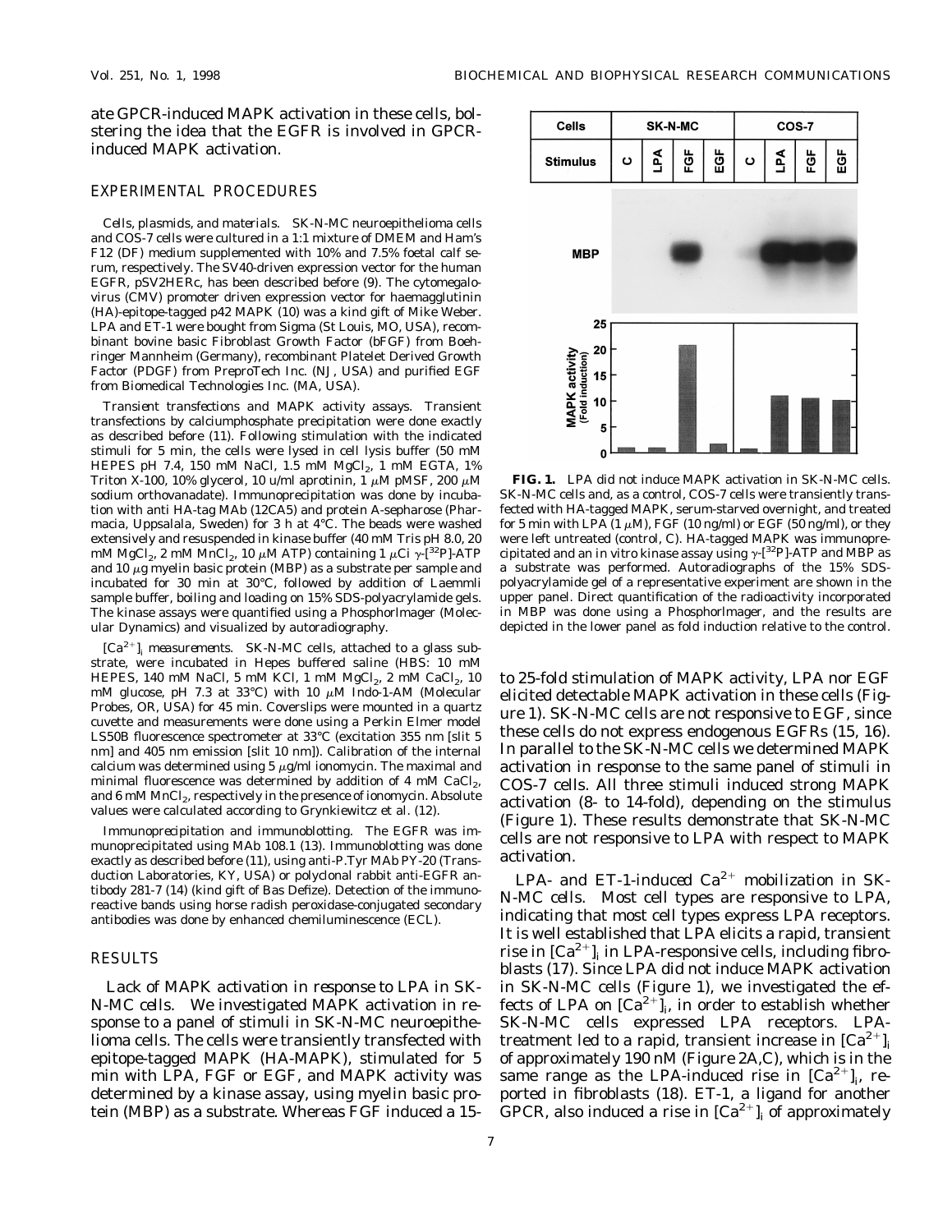

**FIG. 2.** LPA and ET-1 induced a rapid, transient rise in  $[Ca^{2+}]$ in SK-N-MC cells. INDO.1.AM-loaded SK-N-MC cells were challenged with (A) LPA (1  $\mu$ M) or (B) ET-1 (100 nM), while constantly monitoring fluorescence. Representative traces are depicted. (C) Quantification of LPA- and ET-1-induced changes in  $[\hat{Ca}^{2+}]_i$ . The average of 4 independent experiments is depicted and the standard deviation is indicated.

160 nM (Figure 2B,C). EGF did not affect  $|Ca^{2+}|$ , in SK-N-MC cells, since these cells do not express EGFRs (data not shown). These results clearly demonstrate that SK-N-MC cells are responsive to LPA and ET-1. Therefore, we conclude that SK-N-MC cells express receptors for LPA and ET-1.

*Potentiation of GPCR-induced MAPK activation by overexpression of the EGFR.* LPA did not induce MAPK activation in SK-N-MC cells (Figure 1), even though these cells expressed functional LPA receptors (Figure 2). Daub et al. (8) have demonstrated that the EGFR may link GPCRs to MAPK activation. The fact that SK-N-MC cells do not express endogenous EGFRs (15,16) prompted us to test the hypothesis that the lack of endogenous EGFRs is responsible for the fact that GPCR activation did not induce MAPK activation in these cells. To this end we co-transfected the EGFR and epitope-tagged MAPK into SK-N-MC cells and determined MAPK activity, following stimulation with a panel of stimuli. LPA induced a 5- to 12-fold increase in MAPK activity in SK-N-MC cells, co-transfected with EGFR, but not in mock-transfected cells. Likewise, ET-1 did not induce MAPK activation in mocktransfected cells, but elicited a 14- to 23-fold induction of MAPK-activity in EGFR-transfected cells (Figure 3). Relative MAPK activation varied from experiment to experiment, presumably due to subtle differences in experimental conditions. However, LPA and ET-1 always induced significant MAPK activation in EGFRtransfected cells, but never in mock-transfected cells. The response to PDGF (13- to 45-fold MAPK activa-

tion) was not dependent on co-transfection of the EGFR (Figure 3). The EGFR is functional in transiently transfected SK-N-MC cells, since EGF itself also induced MAPK-activation (32- to 62-fold) in EGFRtransfected, but not mock-transfected cells. These results demonstrate that overexpression of the EGFR potentiated GPCR-induced MAPK activation in SK-N-MC cells.

*LPA and ET-1 did not induce EGFR transactivation in SK-N-MC cells.* Whether GPCR activation induces EGFR tyrosine phosphorylation (transactivation) is currently under debate (6–8, 19). In order to establish whether LPA and ET-1 induced EGFR transactivation in SK-N-MC cells, we determined EGFR tyrosine phosphorylation by immunoblotting. Transient transfection of the EGFR in SK-N-MC cells resulted in low basal level tyrosine phosphorylation of the EGFR. LPA nor ET-1 induced enhanced EGFR tyrosine phosphorylation, while EGF elicited a robust increase in EGFR tyrosine phosphorylation (Figure 4). These results demonstrate that transiently transfected EGFR is functional and suggest that LPA- and ET-1-induced MAPK activation in transiently transfected SK-N-MC cells is not due to EGFR transactivation.

#### **DISCUSSION**

Activation of GPCRs induces activation of MAPK via an intermediary PTK. Identification of this intermedi-



**FIG. 3.** The EGFR potentiated MAPK activation in response to GPCR activation. SK-N-MC cells were transiently co-transfected with HA-epitope-tagged MAPK and expression vector (Mock) or pSV2HERc, an expression vector for the human EGFR. The cells were serum-starved overnight and left untreated, or they were treated with LPA (1  $\mu$ M), ET-1 (100 nM), EGF (50 ng/ml), or PDGF (50 ng/ml) for 5 min. Subsequently, the cells were lysed, epitopetagged MAPK was immunoprecipitated, and a kinase assay was performed, using MBP as a substrate. Equal HA-MAPK expression was monitored by immunoblotting (data not shown) and MAPKactivity was determined using a Phosphorlmager. MAPK activation is depicted as fold induction, relative to the mock-transfected or EGFR-transfected unstimulated controls, respectively.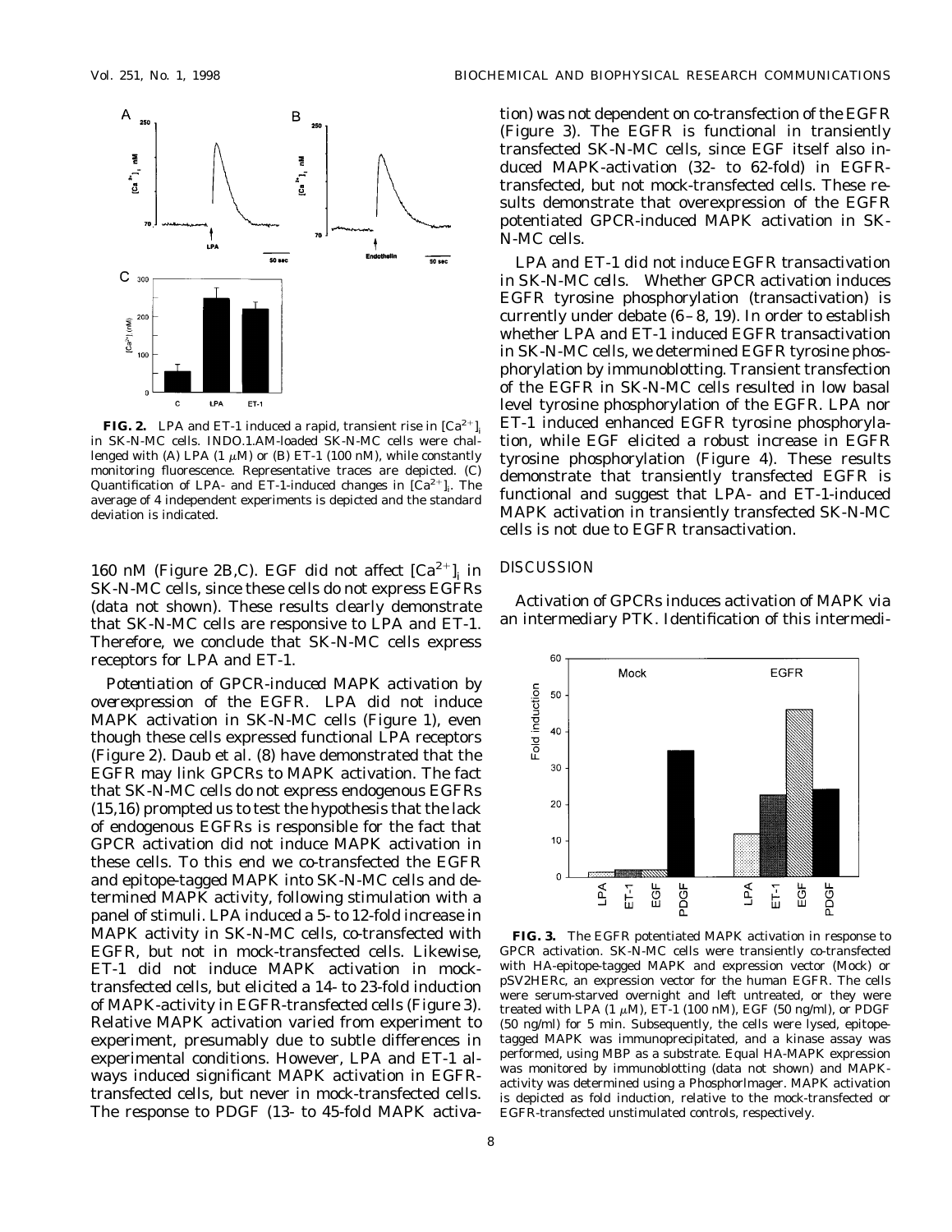

**FIG. 4.** Lack of EGFR transactivation in response to LPA and ET-1 in SK-N-MC cells. SK-N-MC cells were transiently transfected with an expression vector for the human EGFR, pSV2HERc. The cells were serum-starved overnight and left untreated (C), or they were treated with LPA  $(1 \mu M)$ , ET-1  $(100 \text{ nM})$ , or EGF  $(50 \text{ ng/ml})$  for 5 min. Subsequently the cells were lysed, the EGFR was immunoprecipitated, and either the immunoprecipitates (upper panel) or total cell lysates (lower panel) were loaded on 7.5% SDS-PAGE gels. The material on the gels was transferred to blots and the blots were probed with anti-P.Tyr MAb (PY-20) (upper panel) or anti-EGFR polyclonal antibody (281-7) (lower panel) and developed using enhanced chemiluminescence (ECL). Immunoblots are depicted with the molecular weights (in kDa) of marker proteins that were coelectrophoresed with the samples on the left. The position of the EGFR is indicated.

ary PTK has been the subject of several recent studies and at least five PTKs have been found that may mediate GPCR-induced MAPK activation. Here we provide evidence supporting the model that the EGFR, one of the candidate PTKs, is involved in MAPK activation in response to LPA and ET-1, since transfection of the EGFR in SK-NM-C cells, that lack endogenous EGFR, potentiates MAPK activation by these two GPCR agonists.

The mechanism by which GPCR activation leads to MAPK activation remains to be determined definitively. LPA is the prototypic GPCR ligand that induces MAPK activation. The LPA receptor mediates its effects through at least three distinct heterotrimeric G proteins,  $G_q$ ,  $G_{12/13}$  and  $G_i$  (2).  $G_{12/13}$  may link the LPA receptor to the small GTP-binding protein Rho, eventually leading to cytoskeletal remodelling and cell shape changes (20,21).  $G_q$  links to phospholipase C $\beta$ , leading to the production of diacylglycerol and inositol tris-phosphate  $(\text{IP}_3)$ , resulting in activation of Protein Kinase C (PKC) and  $Ca^{2+}$ -mobilization, respectively (22). It has been speculated that  $G_q$ -mediated activation of PKC may lead to MAPK activation in a Rasindependent manner  $(1,23)$ . However,  $G_{\alpha}$ -mediated MAPK activation was only partially inhibited following downregulation of PKC, indicating that  $G_q$ -mediated MAPK activation is largely PKC-independent (24). Moreover, pertussis toxin completely abolished LPA-

induced MAPK activation in Rat-1 fibroblasts (25), indicating that LPA-induced MAPK activation is mediated solely by pertussis toxin sensitive  $G_i$  and not by  $G_{\alpha}$ . Here we demonstrate that LPA elicited a rise in  $[\vec{Ca}^{2+}]$ <sub>i</sub> in SK-N-MC cells, which is presumably mediated by G<sub>q</sub>. However, LPA did not induce MAPK activation in these cells, suggesting that  $G_q$ -activated pathways are not involved in MAPK activation in SK-N-MC cells.

Gi -mediated MAPK activation is most likely mediated by the  $\mathrm{G_i}\beta \gamma$  subunits, rather than the  $\alpha_\mathrm{i}$  subunit (5,26,27), and involves an intermediary PTK, since genistein and staurosporine, non-specific inhibitors of PTK activity, abolished activation of the Ras/MAPK pathway (3,7,25,28). Several candidate PTKs have been identified that may mediate MAPK activation in response to GPCR agonists (4–6,8). The EGFR may link GPCRs to MAPK activation in Rat-1 fibroblasts, since LPA-, ET-1- and thrombin-induced MAPK activation was blocked by overexpression of dominant negative EGFR, and by an EGFR selective PTK-inhibitor (8). More detailed analysis of the involvement of the EGFR in GPCR-mediated MAPK activation indicated that Src is involved as well, since the Src-specific inhibitor, PP1, severely inhibited LPA- and EGF-induced MAPK activation (19). However, the involvement of Src in LPA-induced MAPK activation is complex, since MAPK activation was still observed in Src<sup>-/-</sup> cells (7). We demonstrate here that SK-N-MC cells are not responsive to LPA and ET-1 with respect to MAPK activation. Src immunoprecipitation/ kinase assays indicated that SK-N-MC cells express Src at levels that are comparable to fibroblasts (data not shown), suggesting that Src is not sufficient for LPA- and ET-1-induced MAPK activation. Overexpression of Src by itself induced MAPK activation which was not enhanced further by LPA or ET-1 (data not shown). Therefore, we cannot exclude the possibility that Src is involved in GPCR-induced MAPK activation via the EGFR in SK-N-MC cells.

Transient transfection of the EGFR in SK-N-MC cells potentiated LPA- and ET-1-induced MAPK activation. SK-N-MC cells do not express endogenous EGFR. However, these cells express functional receptor PTKs, including FGFR and PDGFR (15, 16 and Figures 1 and 3). Apparently, endogenous FGFR and PDGFR do not mediate MAPK activation in response to GPCR agonists. It is noteworthy that dominant negative EGFR and specific EGFR inhibitors inhibited GPCR-induced MAPK activation (8,19), suggesting that the EGFR specifically mediates GPCR-induced MAPK activity.

Transient transfection of the EGFR in SK-N-MC cells led to low basal levels of EGFR autophosphorylation as determined by anti-P.Tyr immunoblotting, conceivably due to EGFR overexpression at relatively high levels (Figure 4). LPA and ET-1 did not induce en